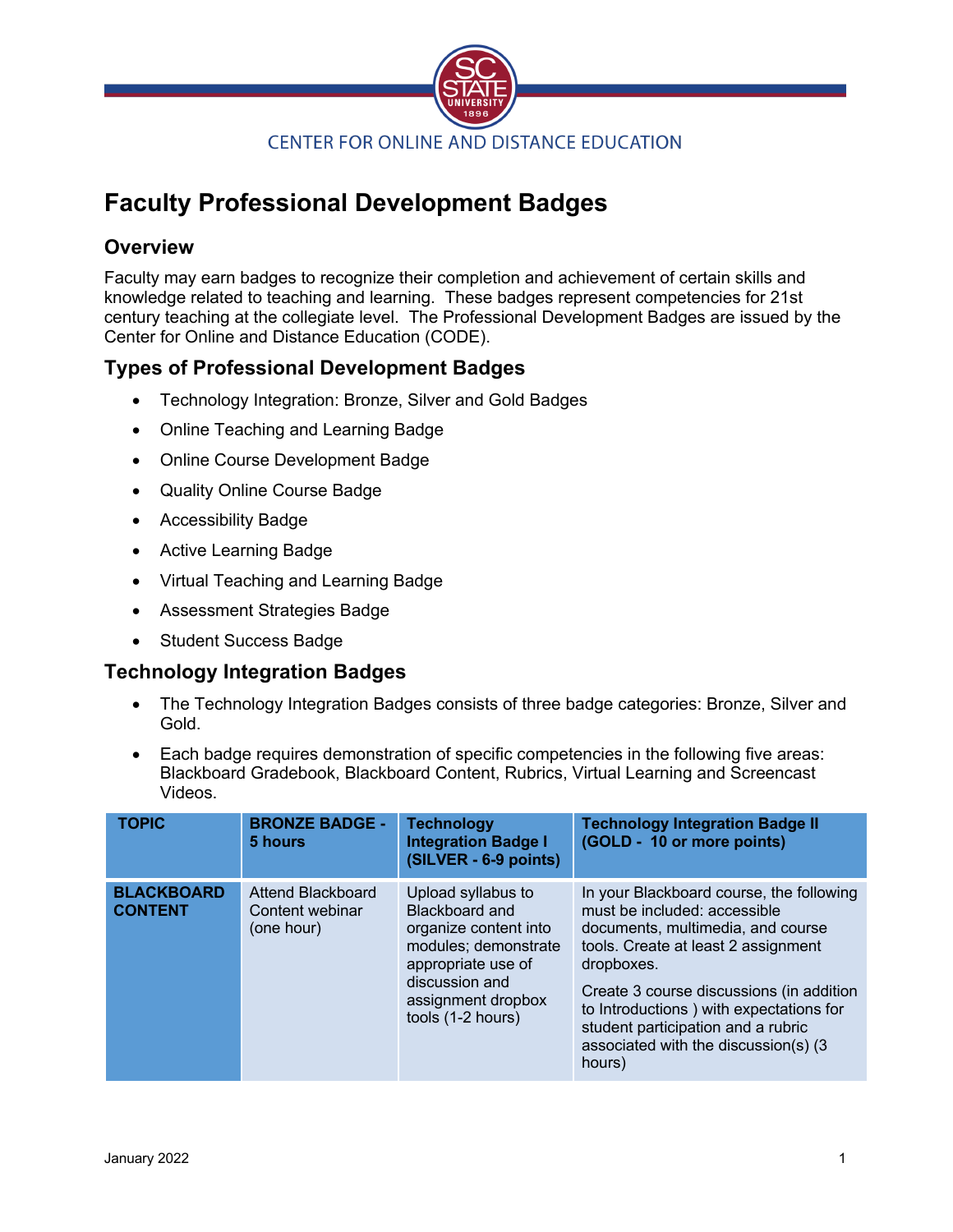

## CENTER FOR ONLINE AND DISTANCE EDUCATION

| <b>TOPIC</b>                                                                    | <b>BRONZE BADGE -</b><br>5 hours                                                                      | <b>Technology</b><br><b>Integration Badge I</b><br>(SILVER - 6-9 points)                                    | <b>Technology Integration Badge II</b><br>(GOLD - 10 or more points)                                                                                                                                                                                                                                           |
|---------------------------------------------------------------------------------|-------------------------------------------------------------------------------------------------------|-------------------------------------------------------------------------------------------------------------|----------------------------------------------------------------------------------------------------------------------------------------------------------------------------------------------------------------------------------------------------------------------------------------------------------------|
| <b>GRADEBOOK</b>                                                                | Attend Blackboard<br>Gradebook webinar<br>(one hour)                                                  | Upload syllabus<br>Blackboard and add<br>course assignments to<br>the Gradebook in a<br>course (1-2 hours)  | Gradebook is used for all assignments<br>in the course and BB gradebook is used<br>to calculate the students' grades in a<br>course (2-3 hours)                                                                                                                                                                |
| <b>RUBRICS</b>                                                                  | View video on<br><b>Rubrics and</b><br>complete quiz with<br>an 85% or better<br>pass rate (one hour) | Upload syllabus to<br><b>Blackboard and</b><br>embed a rubric for at<br>least one assignment<br>in a course | Create at least one rubric for the course<br>and embed it in Blackboard LMS, and<br>course feedback indicates use of rubric<br>to calculate the students' score on an<br>assignment (2-3 hours)                                                                                                                |
| <b>VIRTUAL</b><br><b>LEARNING (BB</b><br><b>COLLABORATE</b><br><b>OR TEAMS)</b> | Attend webinar on<br>"Blackboard<br>Collaborate" or<br>"Dual Instruction<br>with Teams" (one<br>hour) | Implement Virtual<br>Meetings for at least 3<br>class sessions (2-3<br>hours)                               | Record 3 virtual meetings, the activities<br>show interactions between learners or<br>between learners and the instructor<br>(e.g. students are speaking or<br>presenting during meeting). There is<br>clear evidence of active learning and<br>meeting recording is provided to<br>students (3 hours or more) |
| <b>SCREENCAST</b><br><b>VIDEOS</b>                                              | Attend screencast<br>training (one hour)                                                              | Record three<br>videos/screencasts<br>and upload to<br>Blackboard (2-3<br>hours)                            | Create and embed three or more<br>instructor-created videos/screencasts in<br>Blackboard (2-3 hours)                                                                                                                                                                                                           |

# **Accessibility Badge**

To earn this badge, the following must be completed:

• Complete Blackboard Ally training (1 hour)

AND

- Meet Ally standards in one Blackboard course, these items must meet at a 90% pass rate or higher (indicator/icon is green)
	- o Create accessible syllabus
	- o Create accessible webpage (within Blackboard)
	- o Upload or identify at least one accessible PDF(s) (in Blackboard or via quiz)
	- o Upload or identify at least one accessible video(s) (in Blackboard or via quiz)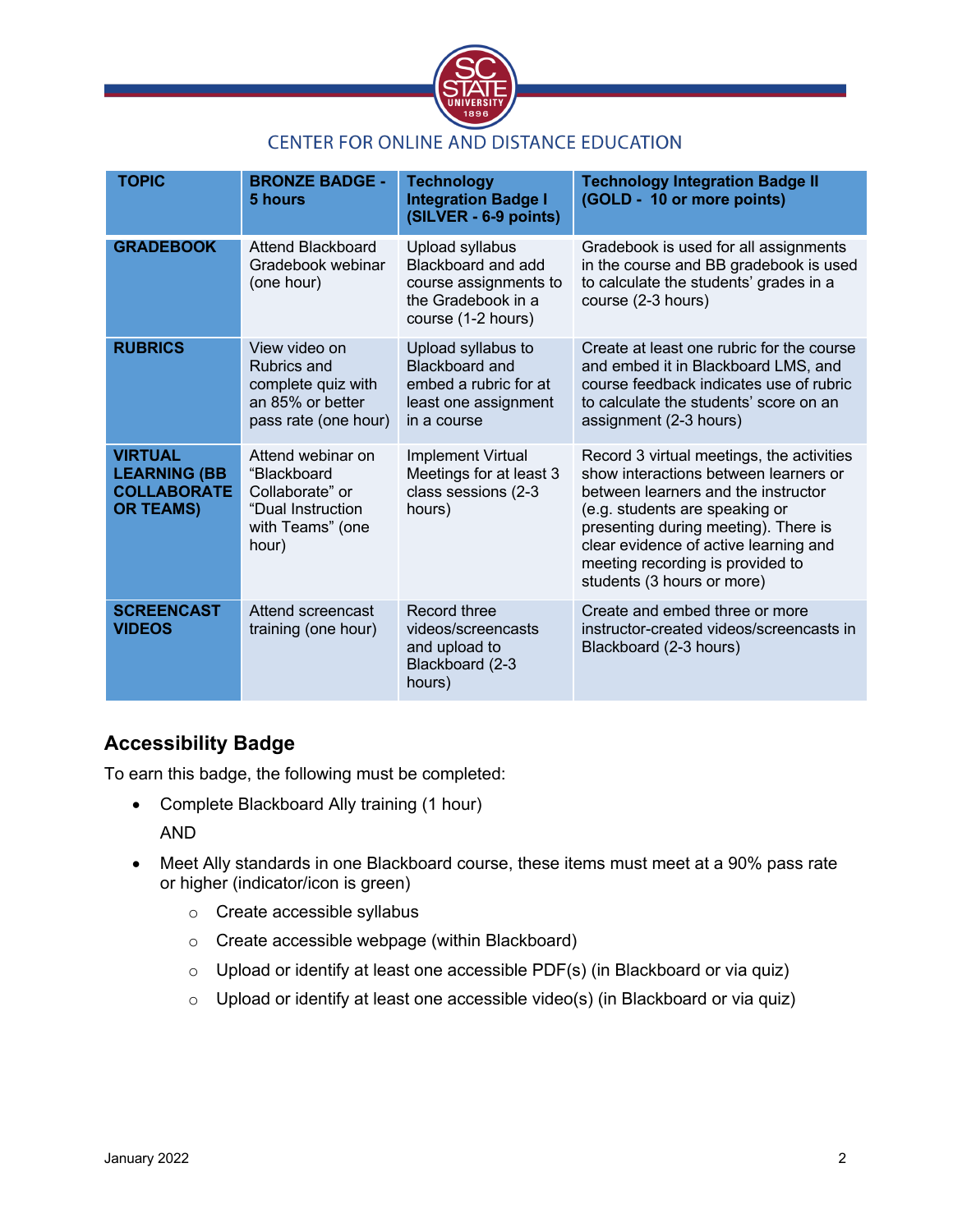

# **Online Teaching and Learning Badge**

To earn this badge, the following must be completed (substitutions will be reviewed by CODE staff):

- Earn the Accessibility badge
- Complete "Introduction to Online Teaching" and "Advanced Online Teaching" OR complete "eFellows Online Teaching Certificate Course" (7 hours)
- Complete three (3) self-paced short courses (Topics include Accessibility, Retention Strategies, Online Discussions, Engaging Activities, etc (3 hours)

## **Online Course Development Badge**

In order to earn this badge, complete the following: (substitutions will be reviewed by CODE staff)

- Earn the Accessibility badge
- Complete the Online Course Development training OR
- Complete the "Design a Quality Online Course" workshops (3 hours)
- Submit one content organizer for review
- Pass the Alignment Quiz (85% or better on the written portion)

## **Quality Online Course Badge**

In order to earn this badge, complete the following: (course will be reviewed by CODE staff)

- Earn the Online Course Development Badge
- Build an Online Course in the Blackboard LMS AND
- Have at least one online course that meets all of the standards on the SCSU Level 1 Quality Standards Rubric

#### **Active Learning Badge**

In order to earn this badge, complete the following: (substitutions reviewed by CODE)

- Attend three (3) professional development opportunities on active learning (e.g. workshops, live events)
- Complete the CODE active learning quiz successfully (85% or better on the objective portion)
- Explain how an active learning strategy is implemented in your course (85% or better on the written portion)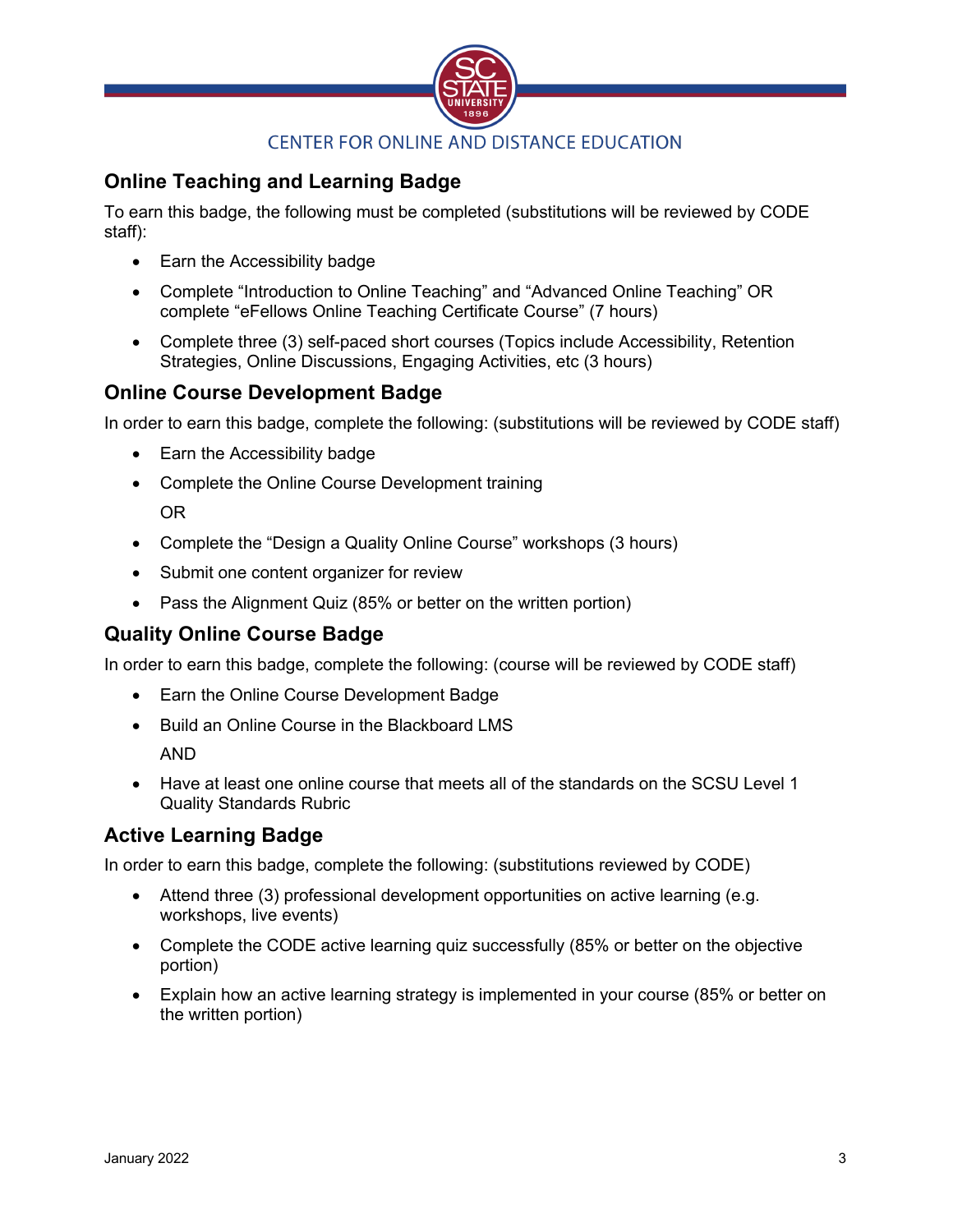

### **CENTER FOR ONLINE AND DISTANCE EDUCATION**

# **Virtual Teaching and Learning Badge**

In order to earn this badge, complete the following: (substitutions reviewed by CODE)

- Attend three (3) professional development events/workshops
- Review the presentation entitled "Engaging Learners with Technology"
- Complete the CODE virtual learning quiz (85% or better on the objective portion)
- Describe four of the best practices for virtual teaching and learning (85% or better on the written portion)

#### **Assessment Strategies Badge**

In order to earn this badge, complete the following: (substitutions reviewed by CODE)

- Attend three (3) professional development opportunities on assessment strategies (e.g. workshops, live events)
- Complete the CODE assessment strategies quiz successfully (85% or better on the objective portion)
- Explain how an assessment strategy is implemented in your course (85% or better on the written portion)

#### **Student Success Badge**

In order to earn this badge, complete the following: (substitutions reviewed by CODE)

- Attend three (3) professional development events/workshops on student success or how you learn/metacognition
- Review the Student Success/How Students Learn resources
- Complete the CODE quiz (85% or better on the objective portion)
- Describe four best practices for student success (85% or better on the written portion)

#### **How to Request a Badge**

To request a badge, complete the Professional Development Badge request form https://forms.office.com/r/RUSHjdvCFR

This form is reviewed by CODE staff during the third week of each month. Please be aware that some badges have pre-requisite badge requirements. You will be asked to provide professional development activities for each badge that has been earned.

You should expect your verified badge to be issued within two weeks.

#### **Questions About the Badge Program**

For questions regarding specific badge requirements, contact CODE at ctles@scsu.edu.